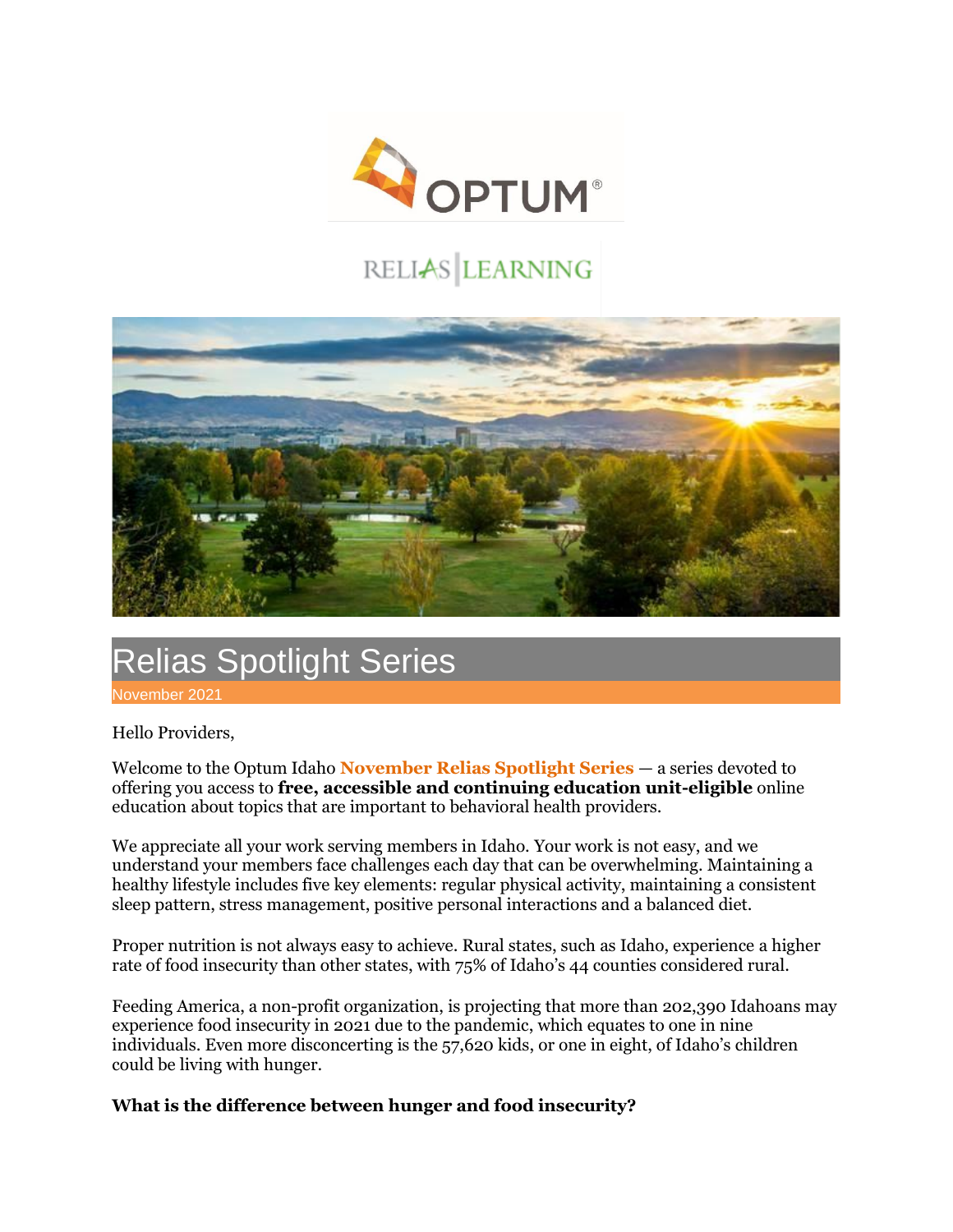- **Food insecurity is** a household-level economic and social condition of limited or uncertain access to adequate food.
- **Hunger** is an individual-level physiological condition that may result from food insecurity.

When someone is sick, having to choose between food and treatment can lead to serious complications. For example, for **[food-insecure adults](https://www.feedingamerica.org/hunger-in-america/food-insecurity)** living with diabetes, the choice between food and controlling the disease can lead to complications such as kidney disease, eye disease and nerve damage.

- Food insecurity can lead to Type 2 diabetes, high blood pressure, heart disease and obesity.
- Children at risk of hunger are more likely to be in poor health and struggle in school.

Family members in food-insecure households are also more likely to struggle with psychological and behavioral health issues; and kids struggling to get enough to eat are more likely to have problems in school and other social situations.

Facing hunger can be stressful. Constantly worrying about where your next meal will come from can cause mental health problems such as depression, anxiety and even posttraumatic stress disorder (PTSD). [The American Academy of Pediatrics](https://pediatrics.aappublications.org/content/110/4/e41) revealed that mothers with school-aged children who face severe hunger are 56.2% more likely to have PTSD and 53.1% more likely to have severe depression. The inability to feed your loved ones can have traumatic effects on a person's mental health.



## **Good News!**

There are some positive things in Idaho to help remedy these situations. One is the Idaho Food Bank. They have supported Idahoans in need for the last 37 years. A new facility in Meridian